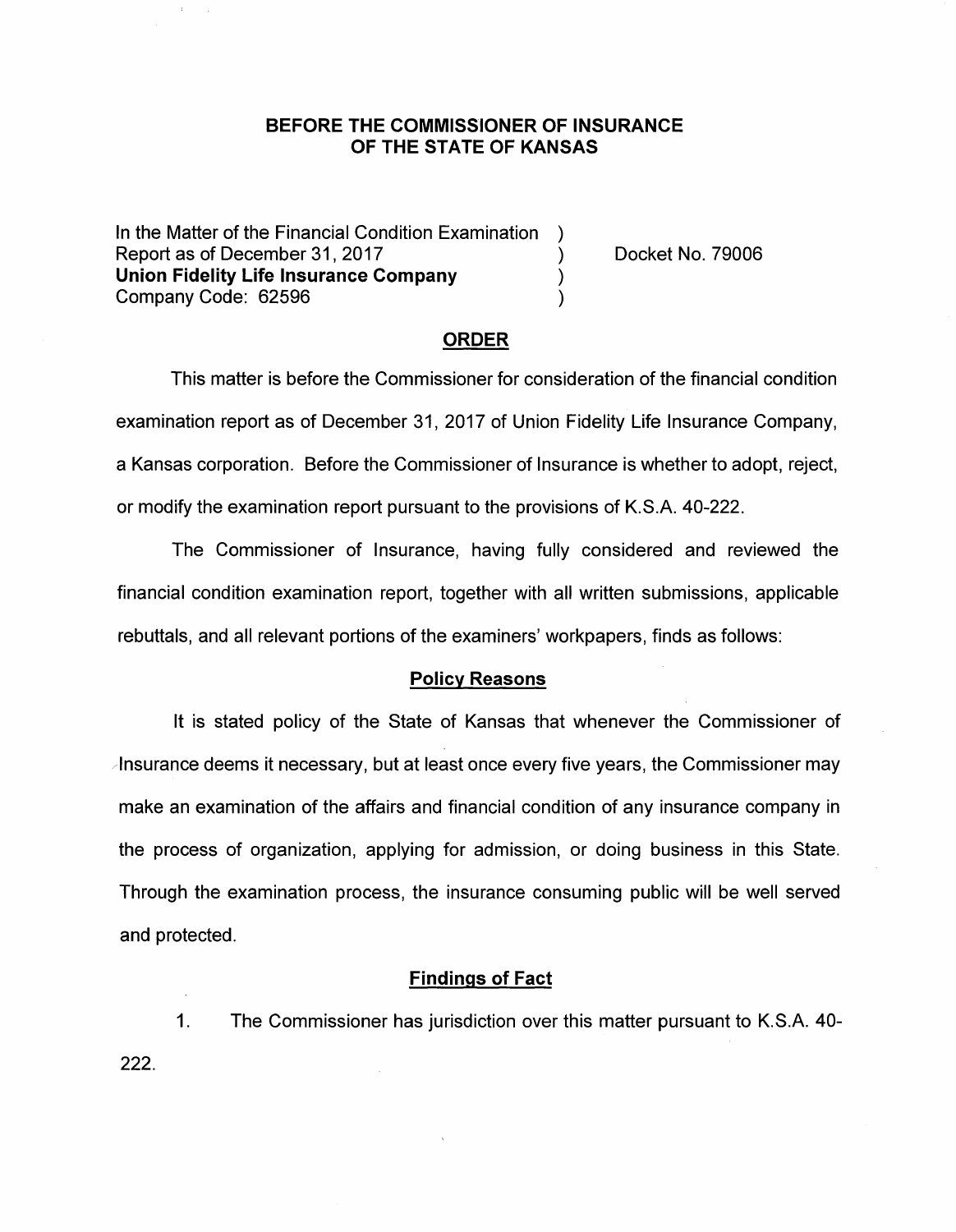2. An examination of Union Fidelity Life Insurance Company was undertaken by the Kansas Insurance Department and was completed on May 1, 2019.

3. On May 1, 2019, the examiner-in-charge tendered and filed with the Kansas Insurance Department a verified written report of the examination within thirty (30) days following completion of the examination.

4. Following receipt of the verified report, the Kansas Insurance Department transmitted the report to Union Fidelity Life Insurance Company on May 15, 2019, with a duly executed notice advising the company of its opportunity to prepare and submit to the Kansas Insurance Department a written submission or rebuttal with respect to any and all matters contained in the report. Union Fidelity Life Insurance Company was further advised that any written submission or rebuttal needed to be filed with the Kansas Insurance Department no later than thirty (30) days after receipt of the verified report.

5. Union Fidelity Life Insurance Company filed written rebuttals of the verified report on May 30, 2019, June 10, 2019 and again on June 14, 2019.

6. On June 17, 2019, the Kansas Insurance Department informed Union Fidelity Life Insurance Company that it had adopted some of the changes proposed in Union Fidelity Life Insurance Company's rebuttal to the verified report and provided a copy of the modified examination report.

7. Within thirty (30) days of the end of the time period allowed for written submission or rebuttal, the Commissioner of Insurance fully reviewed the report, together with all written submissions and rebuttals provided by Union Fidelity Life Insurance Company. The Commissioner of Insurance further reviewed all relevant work papers.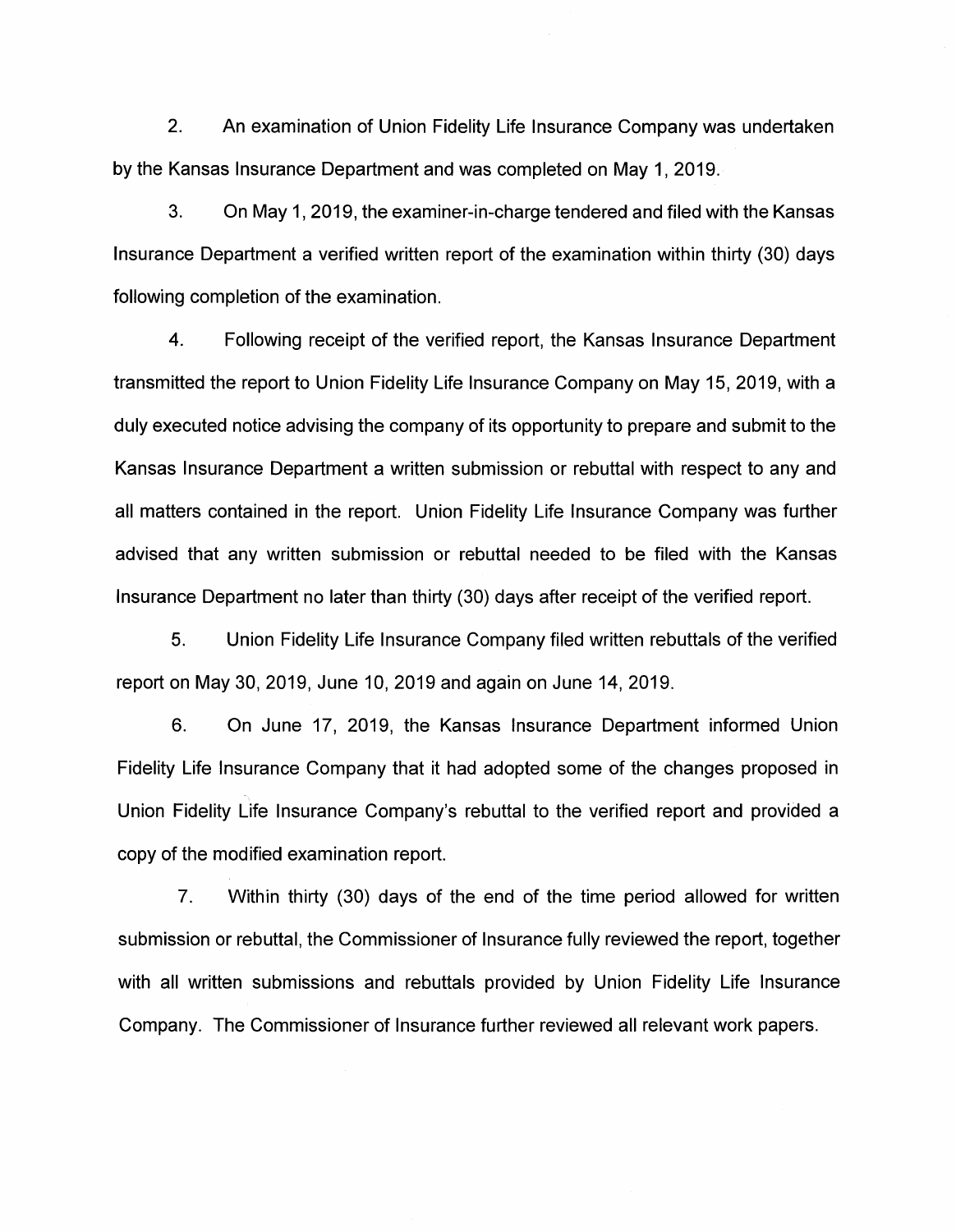8. No other written submissions or rebuttals were submitted by Union Fidelity

Life Insurance Company.

## **Conclusion of Law**

9. K.S.A. 40-222(k)(2) provides:

"Within 30 days of the end of the period allowed for the receipt of written submissions or rebuttals, the commissioner shall fully consider and review the report, together with any written submissions or rebuttals and any relevant portions of the examiners workpapers and enter an order:

- (A) Adopting the examination report as filed or with modification or corrections. If the examination report reveals that the company is operating in violation of any law, regulation or prior order of the commissioner, the commissioner may order the company to take any action the commissioner considers necessary and appropriate to cure such violations; or
- (B) rejecting the examination report with directions to the examiners to reopen the examination for purposes of obtaining additional data, documentation or information, and refiling pursuant to subsection (k); or
- (C) call and conduct a fact-finding hearing in accordance with K.S.A. 40-281 and amendments thereto for purposes of obtaining additional documentation, data, information and testimony."
- 10. Based upon the Findings of Fact enumerated in paragraphs #1 through #8

above, the modified financial condition examination report as of December 31, 2017 of

Union Fidelity Life Insurance Company should be adopted.

11. This Order constitutes the Final Order in this matter.

# **IT IS THEREFORE, BY THE COMMISSIONER OF INSURANCE, ORDERED THAT:**

1. The modified financial condition examination report as of December 31,

2017 of Union Fidelity Life Insurance Company, is adopted.